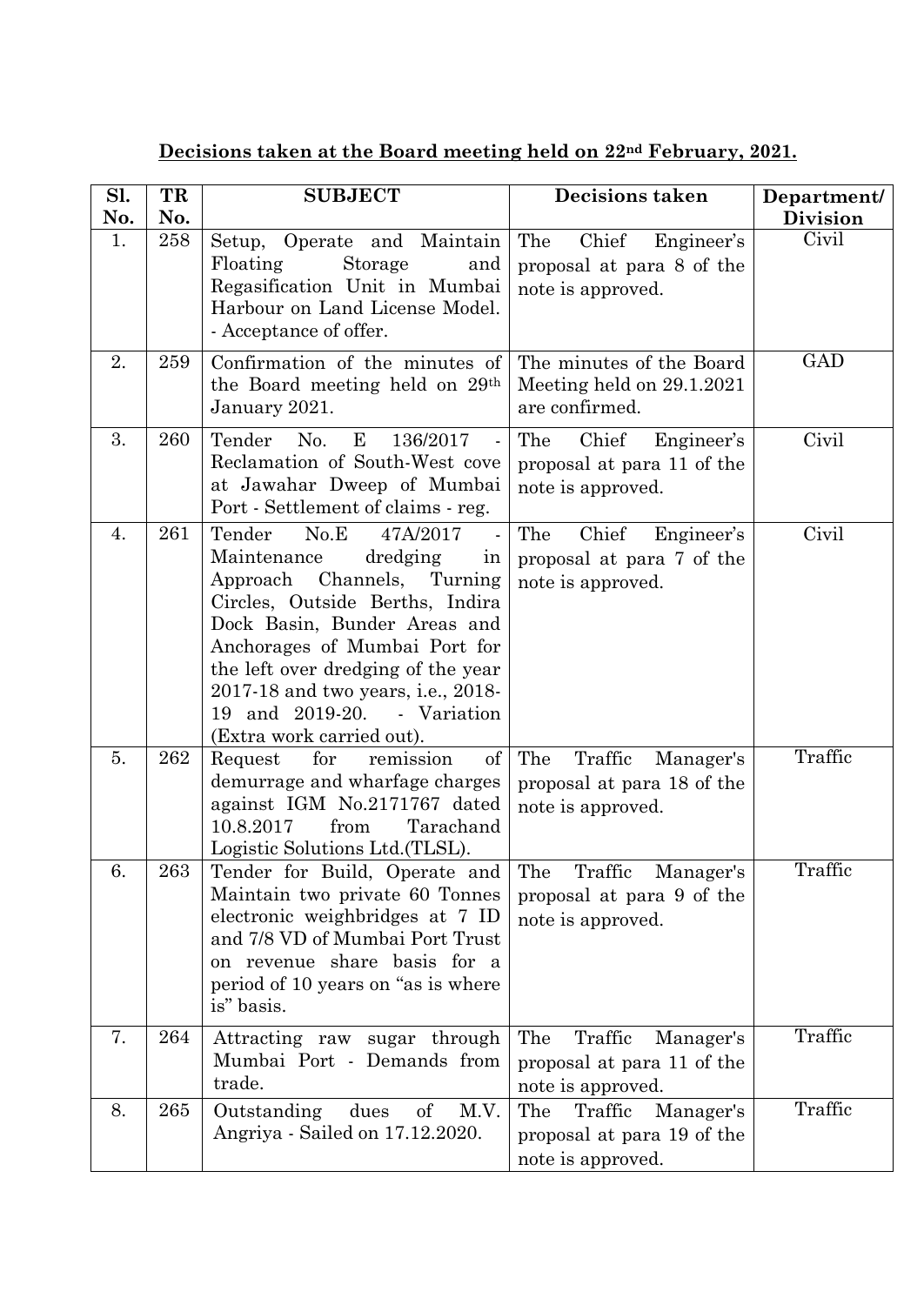| Sl.<br>No. | TR<br>No. | <b>SUBJECT</b>                                                                                                                                                                                                                                                    | <b>Decisions taken</b>                                                                                                                                                                                                                                                    | Department/<br><b>Division</b> |
|------------|-----------|-------------------------------------------------------------------------------------------------------------------------------------------------------------------------------------------------------------------------------------------------------------------|---------------------------------------------------------------------------------------------------------------------------------------------------------------------------------------------------------------------------------------------------------------------------|--------------------------------|
| 9.         | 266       | of<br>GloboTrans<br>Request<br>ProLogistix Pvt. Ltd. for open<br>storage space for offshore related<br>material.                                                                                                                                                  | Traffic<br>The<br>Manager's<br>proposal at para 4 of the<br>note is approved.                                                                                                                                                                                             | Traffic                        |
| 10.        | 267       | facilities<br>for<br>Storage<br>import<br>Gypsum / MOP and other such<br>bulk cargo at Mumbai Port Trust<br>for a period upto 180 days.                                                                                                                           | The<br>Traffic<br>Manager's<br>proposal at para 7 of the<br>note is approved.                                                                                                                                                                                             | Traffic                        |
| 11.        | 268       | Financial Restructuring of the<br>Mumbai Port.                                                                                                                                                                                                                    | The FA&CAO's proposal<br>at para 10 of the note is<br>approved.                                                                                                                                                                                                           | Finance                        |
| 12.        | 269       | JD5<br>commissioning,<br>trial<br>berthing – Request for waiver of<br>vessel related charges.                                                                                                                                                                     | The<br>Dy.<br>Conservator's<br>proposal at para 14 of the<br>note is approved.                                                                                                                                                                                            | Marine                         |
| 13.        | 270       | Extension<br>of<br>concessional<br>composite box rate for handling<br>of container at CFS/Docks.                                                                                                                                                                  | The<br>Traffic<br>Manager's<br>proposal at para 6 of the<br>note is approved.                                                                                                                                                                                             | Traffic                        |
| 14.        | 271       | Application from India<br>Ports<br>Global Limited (IPGL) for waiver<br>of Storage and Wharfage Charges<br>for IPGL Consignments of 2 Nos.<br>Mobile Harbour Cranes with<br>Accessories to be exported to<br>Chabahar, Iran.                                       | Traffic<br>The<br>Manager's<br>proposal at para 9 of the<br>note is approved.                                                                                                                                                                                             | Traffic                        |
| 15.        | 272       | Action Taken Reports on the<br>decisions taken in the Special<br>Board Meeting held on<br>24 <sup>th</sup><br>November 2020 and the Board<br>Meeting held on 23rd December<br>2020.                                                                               | The<br>Action<br>Taken<br>Reports, on the decisions<br>taken<br>the<br>Special<br>in<br>Board meeting held on<br>24 <sup>th</sup> November 2020 and<br>the Board Meeting held<br>23rd December 2020<br><sub>on</sub><br>approved, reviewed<br>are<br>and taken on record. | GAD                            |
| 16.        | 273       | for<br>Rent<br>Request<br>Lease<br>Agreement for allotment of Plot<br>No. RR 1280 in Indira Docks<br>(erstwhile Red Gate ID) to the<br>Brihan Mumbai Electric Supply<br>Undertaking<br>and<br>Transport<br>(BEST)<br>for<br>Alexandra<br>Distribution Substation. | Traffic<br>The<br>Manager's<br>proposal at para 9 of the<br>note is approved.                                                                                                                                                                                             | Traffic                        |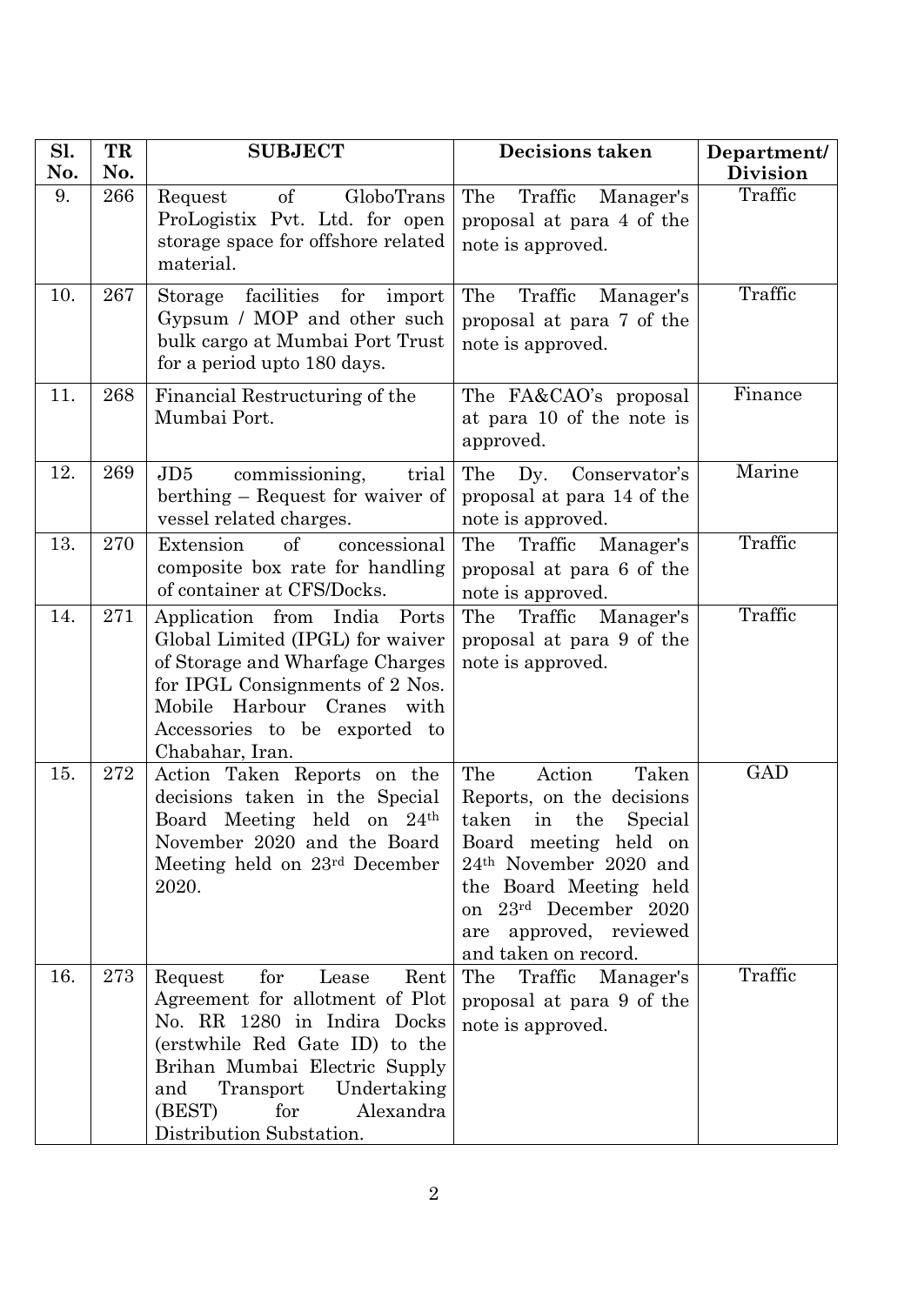| Sl. | TR  | <b>SUBJECT</b>                                                                                                                                                                                                                                                                                                              | <b>Decisions taken</b>                                                                                                                                                                                                                                                                                                                                                                | Department/     |
|-----|-----|-----------------------------------------------------------------------------------------------------------------------------------------------------------------------------------------------------------------------------------------------------------------------------------------------------------------------------|---------------------------------------------------------------------------------------------------------------------------------------------------------------------------------------------------------------------------------------------------------------------------------------------------------------------------------------------------------------------------------------|-----------------|
| No. | No. |                                                                                                                                                                                                                                                                                                                             |                                                                                                                                                                                                                                                                                                                                                                                       | <b>Division</b> |
| 17. | 274 | Development of proposed Third<br>Chemical Berth at Pir Pau,<br>MbPT.                                                                                                                                                                                                                                                        | Chief<br>Engineer's<br>The<br>proposal at para 22 of the<br>note is approved.                                                                                                                                                                                                                                                                                                         | Civil           |
| 18. | 275 | Disposal of uncleared/ unclaimed<br>cargo-169 lots lying at Wadala<br>Complex                                                                                                                                                                                                                                               | Traffic<br>The<br>Manager's<br>proposal at para 16 read<br>FA&CAO's<br>with<br>comments at para 18 of<br>the note is approved.                                                                                                                                                                                                                                                        | Traffic         |
| 19. | 276 | Approval of the Submission of<br><b>HCP</b><br><b>DPM</b><br>IV<br>by<br>Stage<br>Ahmedabad as a part of Draft<br>Detailed Master<br>plan under<br>consultancy on "Master Planning<br>&<br>Infrastructure<br>Design<br>of<br>the Mumbai Port Complex" and<br>condonation<br>of<br>Delay<br>for<br>submission of Stage-IV-B. | Chief<br>The<br>Engineer's<br>proposal at para 9 of the<br>note is approved.                                                                                                                                                                                                                                                                                                          | Civil           |
| 20. | 277 | Declaration of Appointed Date/<br>Financial Close for establishment<br>of 600 bedded Super specialty<br>Hospital with an option<br>to<br>develop a Medical College with<br>further extension of Hospital on<br>PPP.                                                                                                         | Chief<br>Medical<br>$(i)$ The<br>Officer's<br>proposal<br>at<br>para 46 of the note is<br>subject<br>approved,<br>to<br>approval<br>from<br>the<br>of<br>Ministry<br>Ports,<br>Shipping & Waterways<br>to the proposed risk<br>mitigation measures.<br>(ii) The Concessionaire to<br>pay to the Authority a<br>fixed<br>annual<br>fee<br>commencing from the<br>second anniversary of | Medical         |
|     |     |                                                                                                                                                                                                                                                                                                                             | the Appointed Date as<br>per clause 26.1 of the<br>Concession Agreement.<br>Sudhakar<br>[S/Shri<br>Kersi<br>Apraj<br>and                                                                                                                                                                                                                                                              |                 |
| 21. | 278 | Selection<br>of<br>E-Tendering<br>platform vendor for e-tendering<br>cum e-auctioning of MbPT Estate<br>be<br>auctioned<br>to<br>plots<br><sub>on</sub><br>nomination basis.                                                                                                                                                | Parekh dissented.]<br>Chief<br>Engineer's<br>The<br>proposal at para 4 of the<br>note is approved.                                                                                                                                                                                                                                                                                    | Civil           |